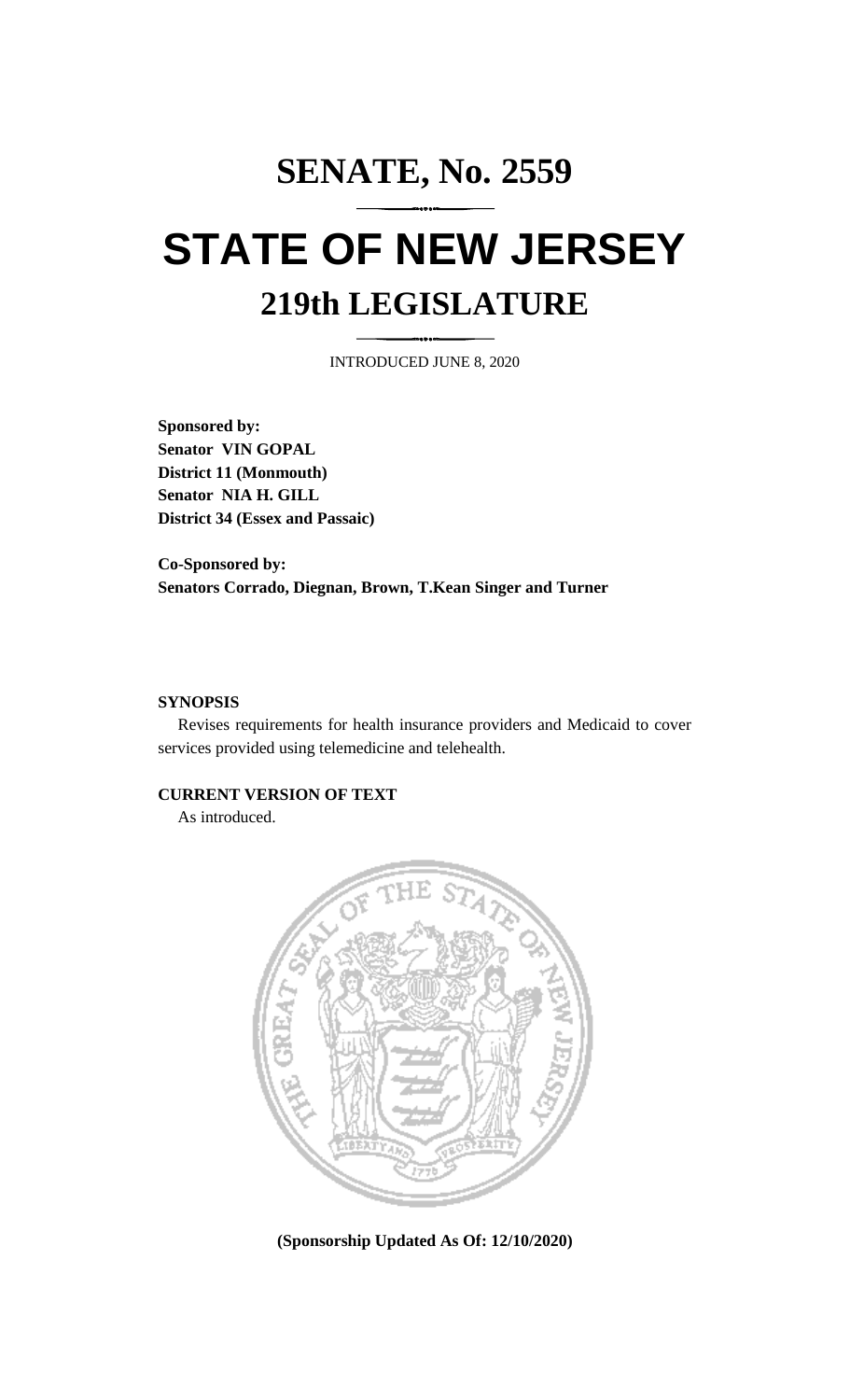**AN ACT** concerning telemedicine and telehealth and amending P.L.2017, c.117. **BE IT ENACTED** *by the Senate and General Assembly of the State of New Jersey:* 1. Section 8 of P.L.2017, c.117 (C.26:2S-29) is amended to read as follows: 8. a. A carrier that offers a health benefits plan in this State shall provide coverage and payment for health care services delivered to a covered person through telemedicine or telehealth, on the same basis as, and at a provider reimbursement rate that **[**does not exceed**]** equals the provider reimbursement rate that is applicable, when the services are delivered through in-person contact and consultation in New Jersey. Reimbursement payments under this section may be provided either to the individual practitioner who delivered the reimbursable services, or to the agency, facility, or organization that employs the individual practitioner who delivered the reimbursable services, as appropriate. b. A carrier may limit coverage to services that are delivered by health care providers in the health benefits plan's network, but may not charge any deductible, copayment, or coinsurance for a health care service, delivered through telemedicine or telehealth, in an amount that exceeds the deductible, copayment, or coinsurance 25 amount that is applicable to an in-person consultation. In no case shall a carrier: (1) impose any restrictions on the location or setting of the 28 distant site used by a health care provider to provide services using telemedicine and telehealth; or (2) restrict the ability of a provider to use any electronic or technological platform, including interactive, real-time, two-way audio in combination with asynchronous store-and-forward technology without video capabilities, to provide services using telemedicine or telehealth that: (a) allows the provider to meet the same standard of care as would be provided if the services were provided in person; and (b) is compliant with the requirements of the federal health privacy rule set forth at 45 CFR Parts 160 and 164. c. Nothing in this section shall be construed to: (1) prohibit a carrier from providing coverage for only those services that are medically necessary, subject to the terms and conditions of the covered person's health benefits plan; or (2) allow a carrier to require a covered person to use telemedicine or telehealth in lieu of receiving an in-person service from an in-network provider.

**EXPLANATION – Matter enclosed in bold-faced brackets [thus] in the above bill is not enacted and is intended to be omitted in the law.**

**Matter underlined thus is new matter.**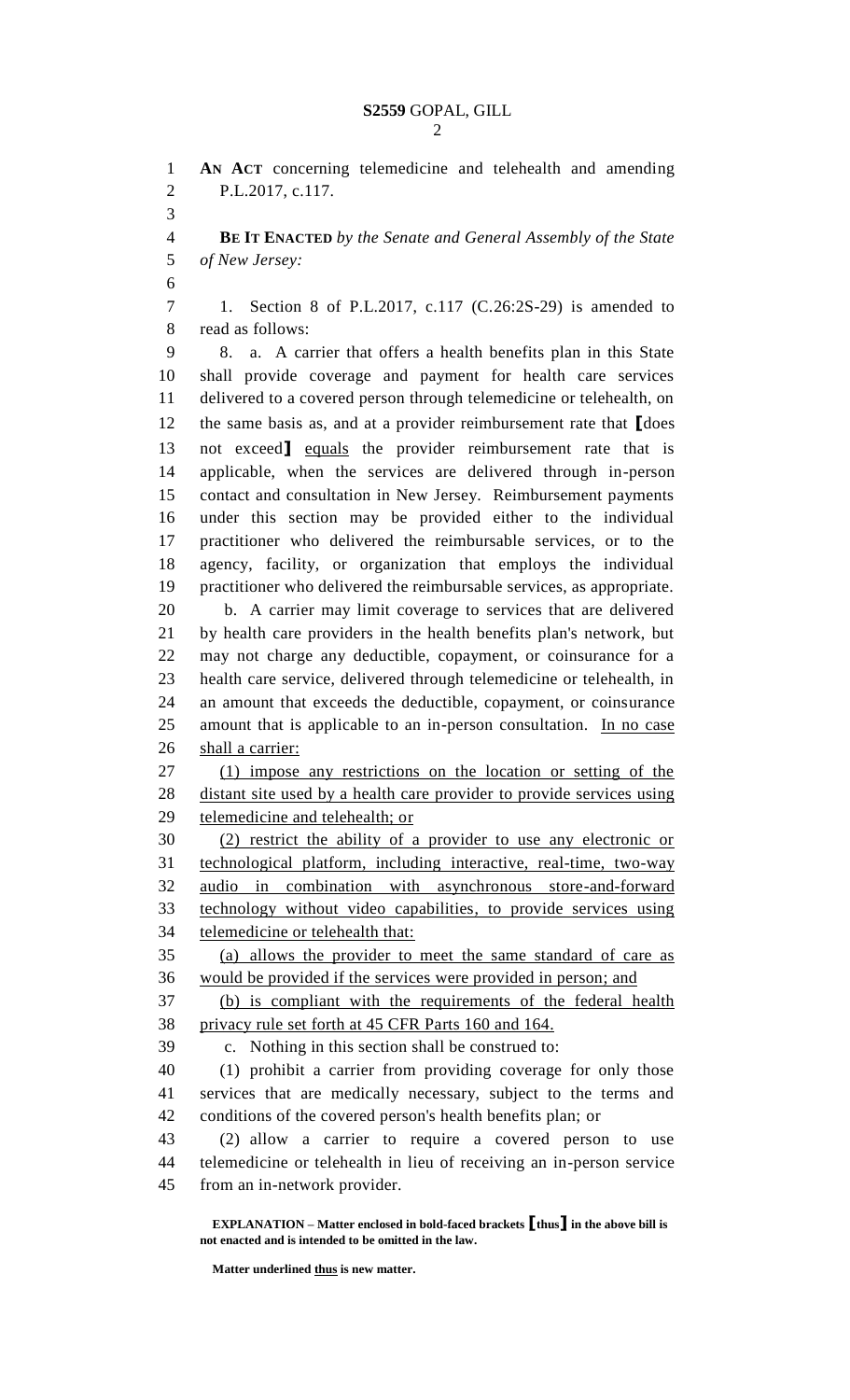d. The Commissioner of Banking and Insurance shall adopt rules and regulations, pursuant to the "Administrative Procedure Act," P.L.1968, c.410 (C.52:14B-1 et seq.), to implement the provisions of this section. e. As used in this section: "Asynchronous store-and-forward" means the same as that term is defined by section 1 of P.L.2017, c.117 (C.45:1-61). "Carrier" means the same as that term is defined by section 2 of P.L.1997, c.192 (C.26:2S-2). "Covered person" means the same as that term is defined by section 2 of P.L.1997, c.192 (C.26:2S-2). 12 "Distant site" means the same as that term is defined by section 1 of P.L.2017, c.117 (C.45:1-61). "Health benefits plan" means the same as that term is defined by section 2 of P.L.1997, c.192 (C.26:2S-2). "Telehealth" means the same as that term is defined by section 1 of P.L.2017, c.117 (C.45:1-61). "Telemedicine" means the same as that term is defined by 19 section 1 of P.L.2017, c.117 (C.45:1-61). (cf: P.L.2017, c.117, s.8) 2. Section 7 of P.L.2017, c.117 (C.30:4D-6k) is amended to read as follows: 7. a. The State Medicaid and NJ FamilyCare programs shall provide coverage and payment for health care services delivered to a benefits recipient through telemedicine or telehealth, on the same basis as, and at a provider reimbursement rate that **[**does not exceed**]** equals the provider reimbursement rate that is applicable, when the services are delivered through in-person contact and consultation in New Jersey. Reimbursement payments under this section may be provided either to the individual practitioner who delivered the reimbursable services, or to the agency, facility, or organization that employs the individual practitioner who delivered the reimbursable services, as appropriate. b. The State Medicaid and NJ FamilyCare programs may limit coverage to services that are delivered by participating health care providers, but may not charge any deductible, copayment, or coinsurance for a health care service, delivered through telemedicine or telehealth, in an amount that exceeds the deductible, copayment, or coinsurance amount that is applicable to an in-person 41 consultation. In no case shall the State Medicaid and NJ FamilyCare programs: (1) impose any restrictions on the location or setting of the 44 distant site used by a health care provider to provide services using 45 telemedicine and telehealth; or (2) restrict the ability of a provider to use any electronic or technological platform, including interactive, real-time, two-way audio in combination with asynchronous store-and-forward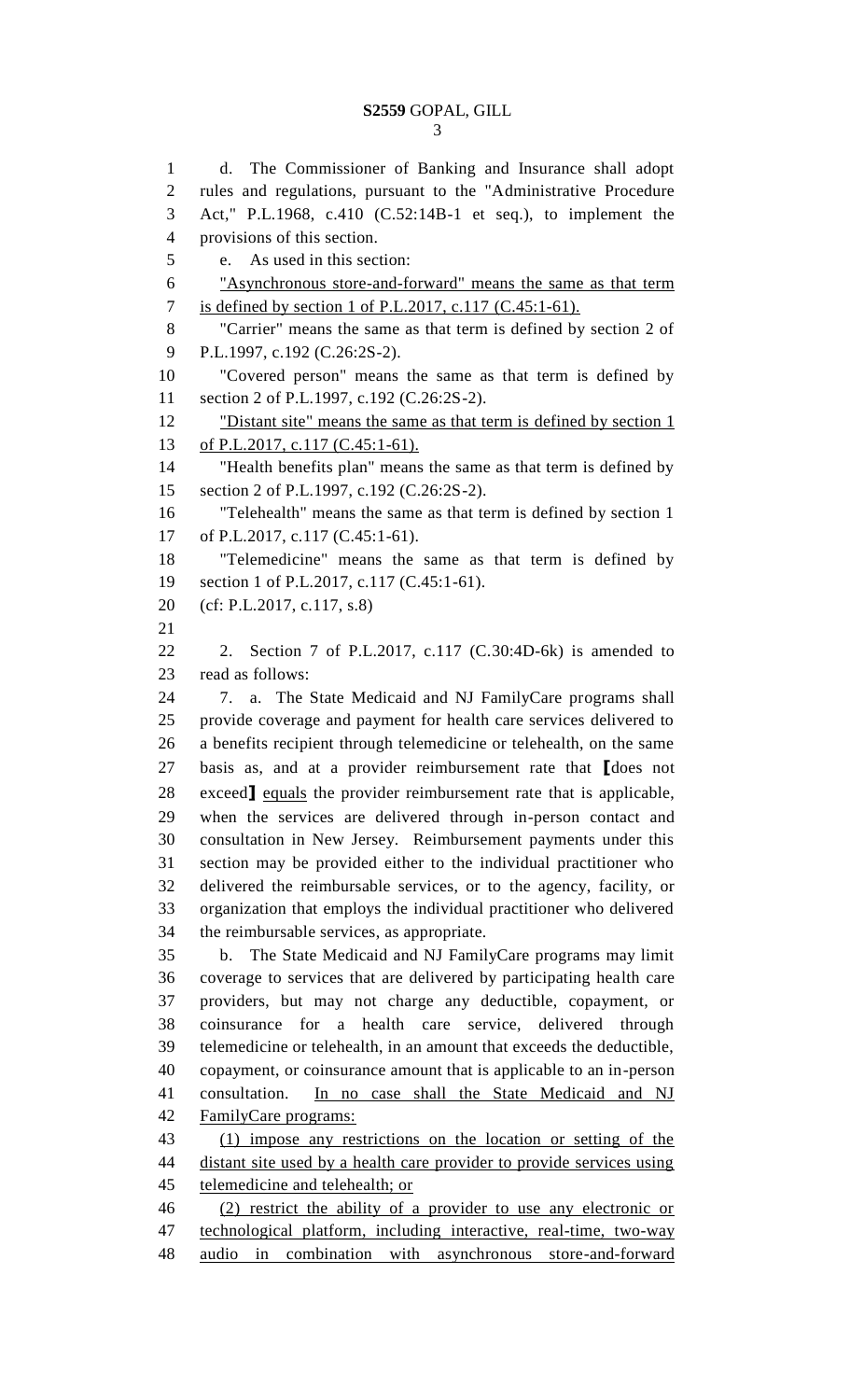technology without video capabilities, to provide services using 2 telemedicine or telehealth that: (a) allows the provider to meet the same standard of care as would be provided if the services were provided in person; and (b) is compliant with the requirements of the federal health privacy rule set forth at 45 CFR Parts 160 and 164. c. Nothing in this section shall be construed to: (1) prohibit the State Medicaid or NJ FamilyCare programs from providing coverage for only those services that are medically necessary, subject to the terms and conditions of the recipient's benefits plan; or (2) allow the State Medicaid or NJ FamilyCare programs to require a benefits recipient to use telemedicine or telehealth in lieu of obtaining an in-person service from a participating health care provider. d. The Commissioner of Human Services, in consultation with the Commissioner of Children and Families, shall apply for such State plan amendments or waivers as may be necessary to implement the provisions of this section and to secure federal financial participation for State expenditures under the federal Medicaid program and Children's Health Insurance Program. e. As used in this section: "Asynchronous store-and-forward" means the same as that term is defined by section 1 of P.L.2017, c.117 (C.45:1-61). "Benefits recipient" or "recipient" means a person who is eligible for, and who is receiving, hospital or medical benefits under the State Medicaid program established pursuant to P.L.1968, c.413 (C.30:4D-1 et seq.), or under the NJ FamilyCare program established pursuant to P.L.2005, c.156 (C.30:4J-8 et al.), as appropriate. "Distant site" means the same as that term is defined by section 1 of P.L.2017, c.117 (C.45:1-61). "Participating health care provider" means a licensed or certified health care provider who is registered to provide health care services to benefits recipients under the State Medicaid or NJ FamilyCare programs, as appropriate. "Telehealth" means the same as that term is defined by section 1 of P.L.2017, c.117 (C.45:1-61). "Telemedicine" means the same as that term is defined by section 1 of P.L.2017, c.117 (C.45:1-61). (cf: P.L.2017, c.117, s.7) 3. Section 2 of P.L.2017, c.117 (C.45:1-62) is amended to read as follows: 2. a. Unless specifically prohibited or limited by federal or State law, a health care provider who establishes a proper provider- patient relationship with a patient may remotely provide health care services to a patient through the use of telemedicine, regardless of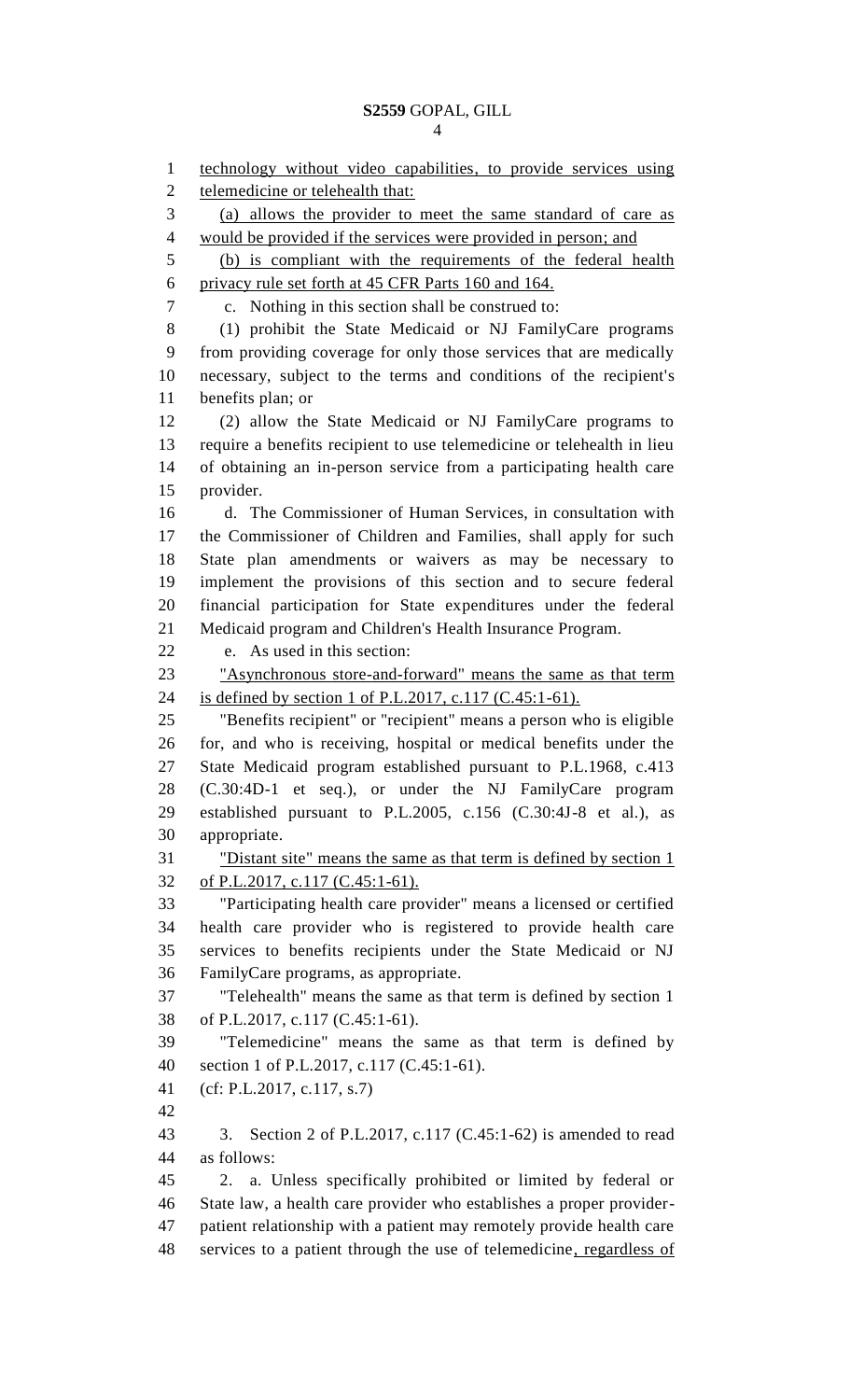whether the health care provider is located in New Jersey at the time the remote health care services are provided. A health care provider may also engage in telehealth as may be necessary to support and facilitate the provision of health care services to patients.

 b. Any health care provider who uses telemedicine or engages in telehealth while providing health care services to a patient, shall: (1) be validly licensed, certified, or registered, pursuant to Title 45 of the Revised Statutes, to provide such services in the State of New Jersey; (2) remain subject to regulation by the appropriate New Jersey State licensing board or other New Jersey State professional regulatory entity; (3) act in compliance with existing requirements regarding the maintenance of liability insurance; and (4) remain subject to New Jersey jurisdiction if either the patient or the provider is located in New Jersey at the time services are provided.

 c. (1) Telemedicine services shall be provided using interactive, real-time, two-way communication technologies.

 (2) A health care provider engaging in telemedicine or telehealth may use asynchronous store-and-forward technology to allow for the electronic transmission of images, diagnostics, data, and medical information; except that the health care provider may use interactive, real-time, two-way audio in combination with asynchronous store-and-forward technology, without video capabilities, if, after accessing and reviewing the patient's medical records, the provider determines that the provider is able to meet the same standard of care as if the health care services were being provided in person.

 (3) The identity, professional credentials, and contact information of a health care provider providing telemedicine or telehealth services shall be made available to the patient during and after the provision of services. The contact information shall enable the patient to contact the health care provider, or a substitute health care provider authorized to act on behalf of the provider who provided services, for at least 72 hours following the provision of services.

 (4) A health care provider engaging in telemedicine or telehealth shall review the medical history and any medical records provided by the patient. For an initial encounter with the patient, the provider shall review the patient's medical history and medical records prior to initiating contact with the patient, as required pursuant to paragraph (3) of subsection a. of section 3 of P.L.2017, c.117 (C.45:1-63). In the case of a subsequent telemedicine or telehealth encounter conducted pursuant to an ongoing provider- patient relationship, the provider may review the information prior to initiating contact with the patient or contemporaneously with the telemedicine or telehealth encounter.

 (5) Following the provision of services using telemedicine or telehealth, the patient's medical information shall be made available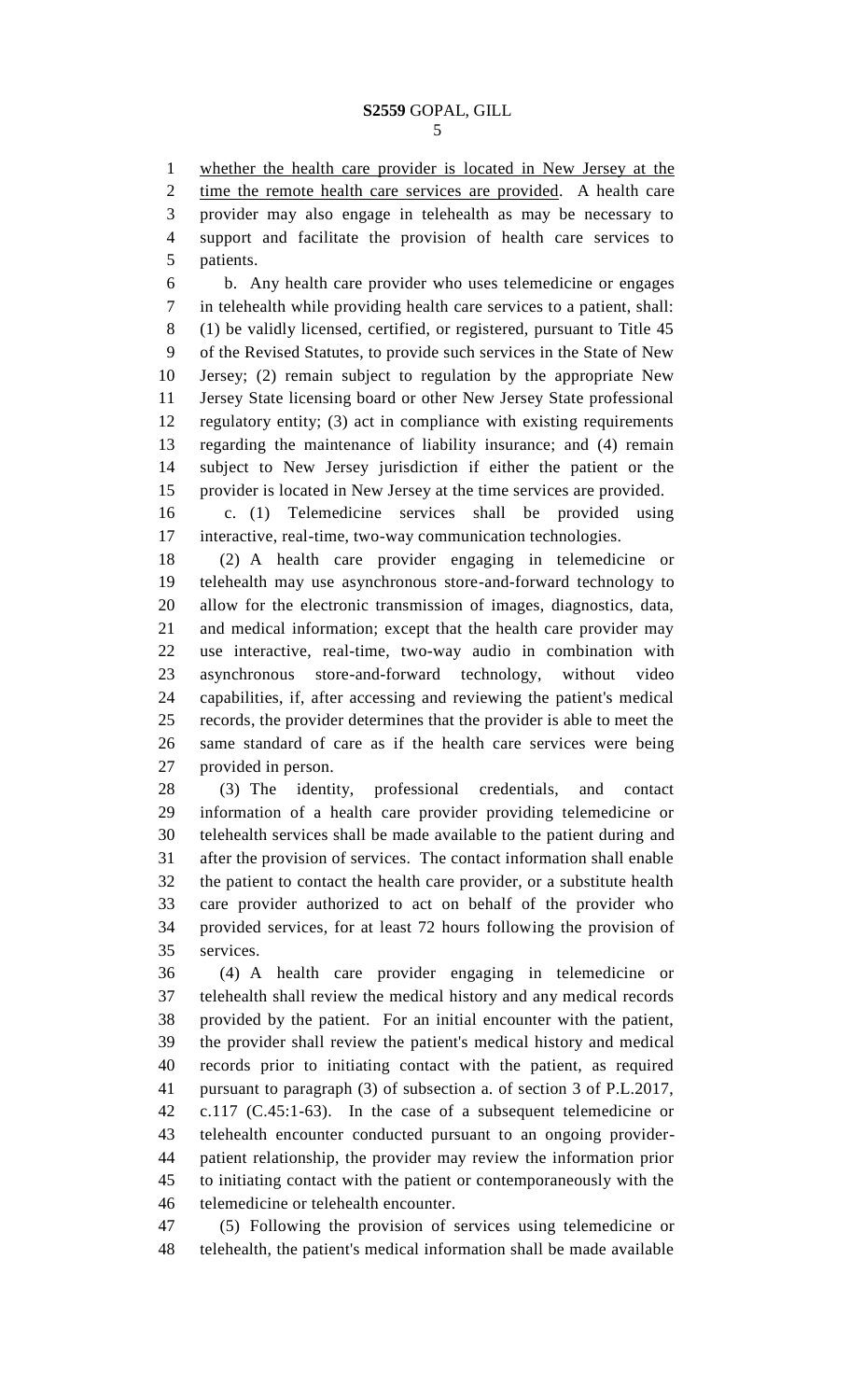to the patient upon the patient's request, and, with the patient's affirmative consent, forwarded directly to the patient's primary care provider or health care provider of record, or, upon request by the patient, to other health care providers. For patients without a primary care provider or other health care provider of record, the health care provider engaging in telemedicine or telehealth may advise the patient to contact a primary care provider, and, upon request by the patient, assist the patient with locating a primary care provider or other in-person medical assistance that, to the extent possible, is located within reasonable proximity to the patient. The health care provider engaging in telemedicine or telehealth shall also refer the patient to appropriate follow up care where necessary, including making appropriate referrals for emergency or complimentary care, if needed. Consent may be oral, written, or digital in nature, provided that the chosen method of consent is deemed appropriate under the standard of care.

 d. (1) Any health care provider providing health care services using telemedicine or telehealth shall be subject to the same standard of care or practice standards as are applicable to in-person settings. If telemedicine or telehealth services would not be consistent with this standard of care, the health care provider shall direct the patient to seek in-person care.

 (2) Diagnosis, treatment, and consultation recommendations, including discussions regarding the risk and benefits of the patient's treatment options, which are made through the use of telemedicine or telehealth, including the issuance of a prescription based on a telemedicine or telehealth encounter, shall be held to the same standard of care or practice standards as are applicable to in-person settings. Unless the provider has established a proper provider- patient relationship with the patient, a provider shall not issue a prescription to a patient based solely on the responses provided in an online questionnaire.

 e. The prescription of Schedule II controlled dangerous substances through the use of telemedicine or telehealth shall be authorized only after an initial in-person examination of the patient, as provided by regulation, and a subsequent in-person visit with the patient shall be required every three months for the duration of time that the patient is being prescribed the Schedule II controlled dangerous substance. However, the provisions of this subsection shall not apply, and the in-person examination or review of a patient shall not be required, when a health care provider is prescribing a stimulant which is a Schedule II controlled dangerous substance for use by a minor patient under the age of 18, provided that the health care provider is using interactive, real-time, two-way audio and video technologies when treating the patient and the health care provider has first obtained written consent for the waiver of these in-person examination requirements from the minor patient's parent or guardian.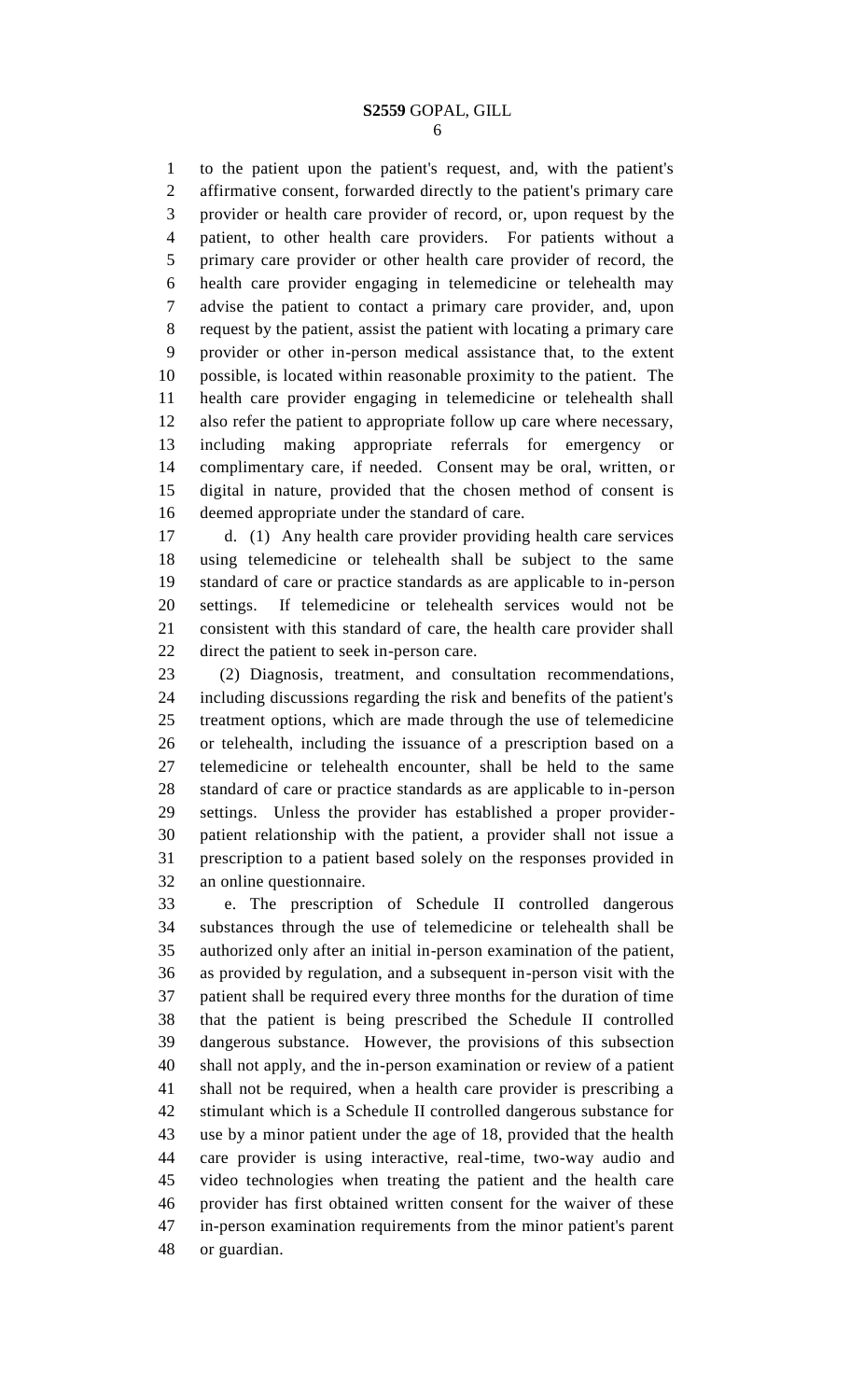f. A mental health screener, screening service, or screening psychiatrist subject to the provisions of P.L.1987, c.116 (C.30:4- 27.1 et seq.):

 (1) shall not be required to obtain a separate authorization in order to engage in telemedicine or telehealth for mental health screening purposes; and

 (2) shall not be required to request and obtain a waiver from existing regulations, prior to engaging in telemedicine or telehealth.

 g. A health care provider who engages in telemedicine or telehealth, as authorized by P.L.2017, c.117 (C.45:1-61 et al.), shall maintain a complete record of the patient's care, and shall comply with all applicable State and federal statutes and regulations for recordkeeping, confidentiality, and disclosure of the patient's medical record.

 h. A health care provider shall not be subject to any professional disciplinary action under Title 45 of the Revised Statutes solely on the basis that the provider engaged in telemedicine or telehealth pursuant to P.L.2017, c.117 (C.45:1- 61 et al.).

i. (1) In accordance with the "Administrative Procedure Act,"

 P.L.1968, c.410 (C.52:14B-1 et seq.), the State boards or other entities that, pursuant to Title 45 of the Revised Statutes, are responsible for the licensure, certification, or registration of health care providers in the State, shall each adopt rules and regulations that are applicable to the health care providers under their respective jurisdictions, as may be necessary to implement the provisions of this section and facilitate the provision of telemedicine and telehealth services. Such rules and regulations shall, at a minimum:

 (a) include best practices for the professional engagement in telemedicine and telehealth;

 (b) ensure that the services patients receive using telemedicine or telehealth are appropriate, medically necessary, and meet current quality of care standards;

 (c) include measures to prevent fraud and abuse in connection with the use of telemedicine and telehealth, including requirements concerning the filing of claims and maintaining appropriate records of services provided; and

 (d) provide substantially similar metrics for evaluating quality of care and patient outcomes in connection with services provided using telemedicine and telehealth as currently apply to services provided in person.

 (2) In no case shall the rules and regulations adopted pursuant to paragraph (1) of this subsection require a provider to conduct an initial in-person visit with the patient as a condition of providing services using telemedicine or telehealth.

 (3) The failure of any licensing board to adopt rules and regulations pursuant to this subsection shall not have the effect of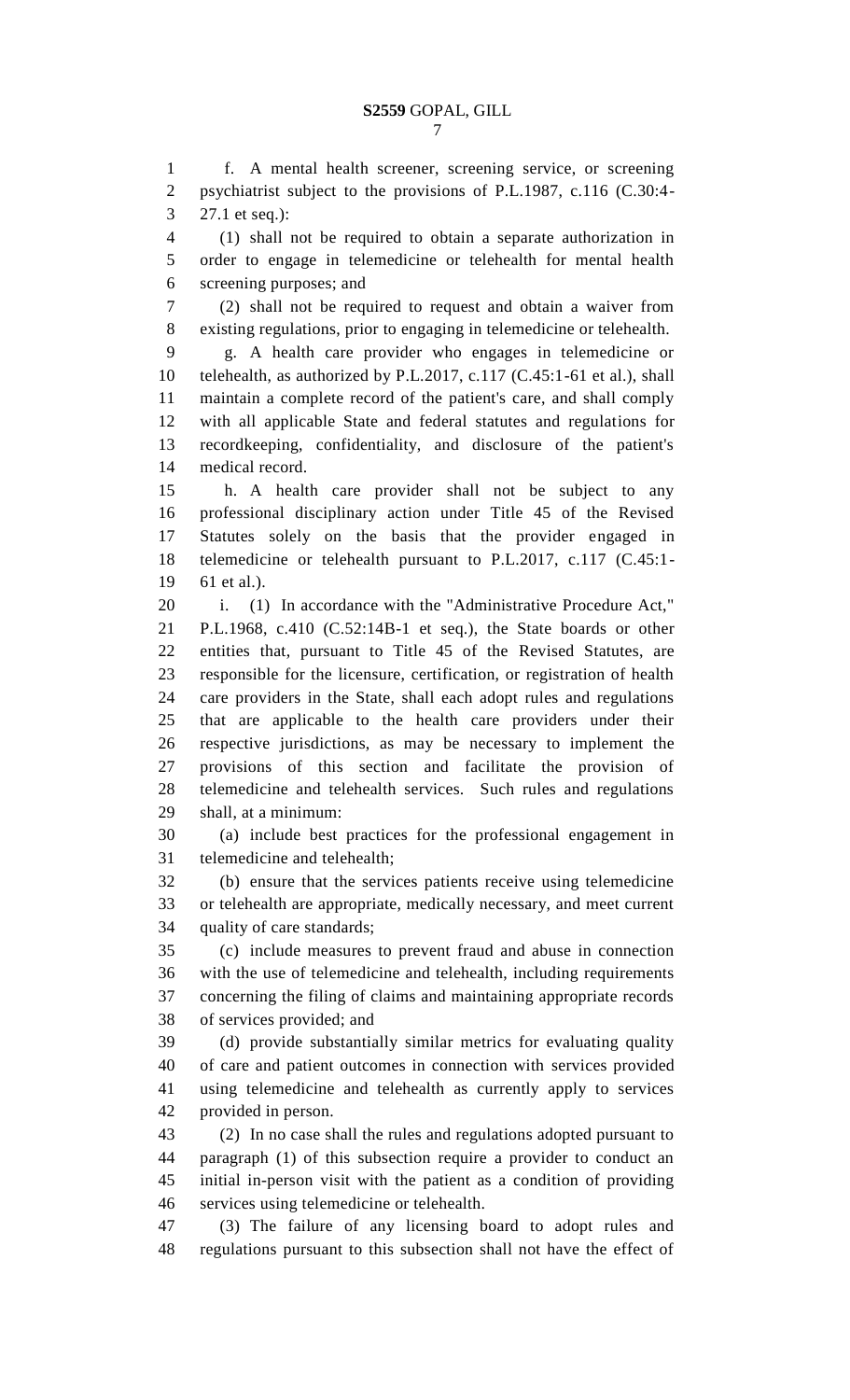#### **S2559** GOPAL, GILL

 delaying the implementation of this act, and shall not prevent health care providers from engaging in telemedicine or telehealth in accordance with the provisions of this act and the practice act applicable to the provider's professional licensure, certification, or registration. (cf: P.L.2017, c.117, s.2) 4. Section 9 of P.L.2017, c.117 (C.52:14-17.29w) is amended to read as follows: 9. a. The State Health Benefits Commission shall ensure that every contract purchased thereby, which provides hospital and medical expense benefits, additionally provides coverage and payment for health care services delivered to a covered person through telemedicine or telehealth, on the same basis as, and at a provider reimbursement rate that **[**does not exceed**]** equals the provider reimbursement rate that is applicable, when the services are delivered through in-person contact and consultation in New Jersey. Reimbursement payments under this section may be provided either to the individual practitioner who delivered the reimbursable services, or to the agency, facility, or organization that employs the individual practitioner who delivered the reimbursable services, as appropriate. b. A health benefits contract purchased by the State Health Benefits Commission may limit coverage to services that are delivered by health care providers in the health benefits plan's network, but may not charge any deductible, copayment, or coinsurance for a health care service, delivered through telemedicine or telehealth, in an amount that exceeds the deductible, copayment, or coinsurance amount that is applicable to an in-person consultation. In no case shall a health benefits contract purchased by the State Health Benefits Commission: (1) impose any restrictions on the location or setting of the distant site used by a health care provider to provide services using telemedicine and telehealth; or (2) restrict the ability of a provider to use any electronic or technological platform, including interactive, real-time, two-way audio in combination with asynchronous store-and-forward technology without video capabilities, to provide services using telemedicine or telehealth that: (a) allows the provider to meet the same standard of care as would be provided if the services were provided in person; and (b) is compliant with the requirements of the federal health privacy rule set forth at 45 CFR Parts 160 and 164. c. Nothing in this section shall be construed to: (1) prohibit a health benefits contract from providing coverage for only those services that are medically necessary, subject to the terms and conditions of the covered person's health benefits plan; or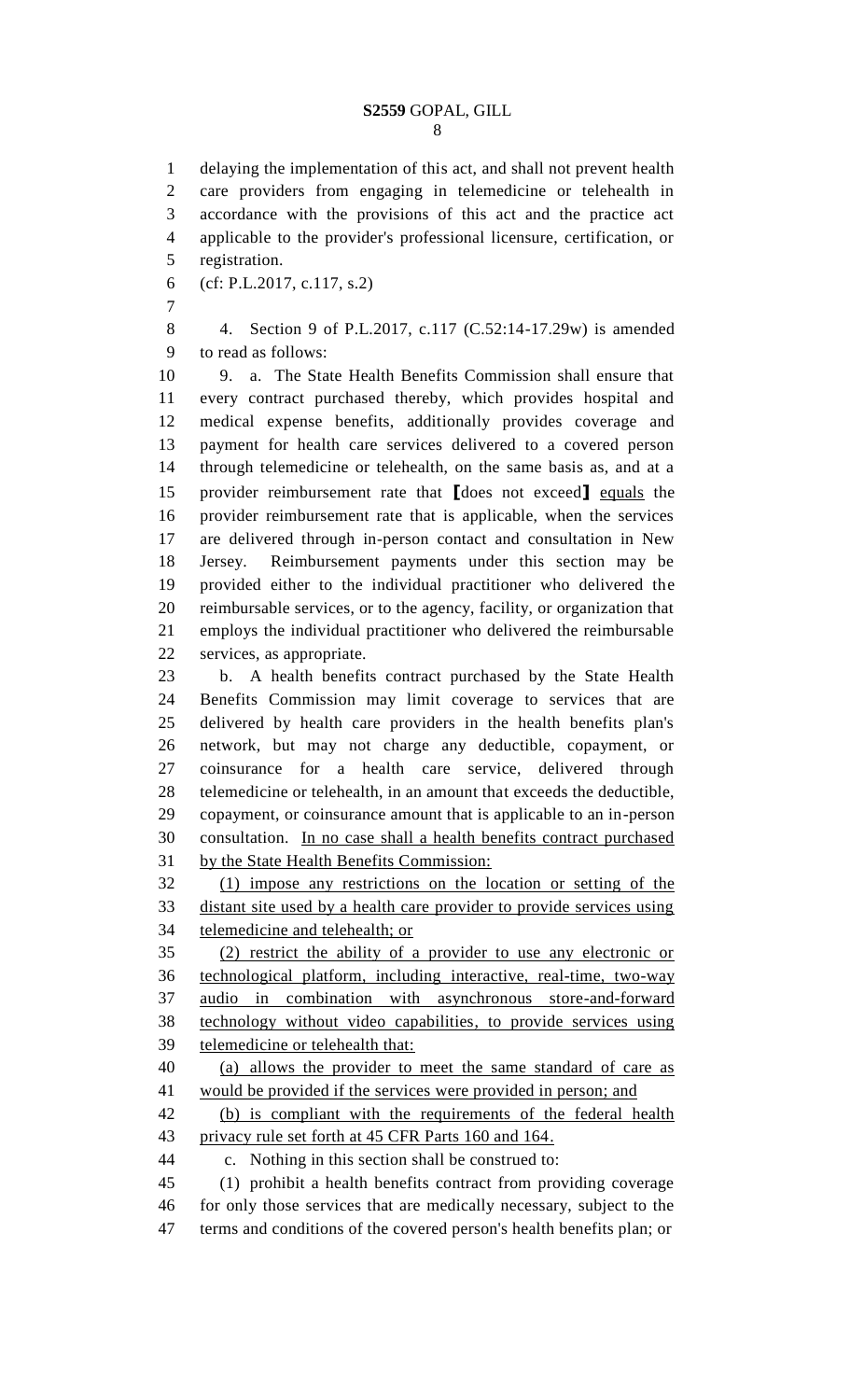## **S2559** GOPAL, GILL

 (2) allow the State Health Benefits Commission, or a contract purchased thereby, to require a covered person to use telemedicine or telehealth in lieu of receiving an in-person service from an in- network provider. d. The State Health Benefits Commission shall adopt rules and regulations, pursuant to the "Administrative Procedure Act," P.L.1968, c.410 (C.52:14B-1 et seq.), to implement the provisions of this section. e. As used in this section: "Asynchronous store-and-forward" means the same as that term is defined by section 1 of P.L.2017, c.117 (C.45:1-61). 12 "Distant site" means the same as that term is defined by section 1 of P.L.2017, c.117 (C.45:1-61). "Telehealth" means the same as that term is defined by section 1 of P.L.2017, c.117 (C.45:1-61). "Telemedicine" means the same as that term is defined by 17 section 1 of P.L.2017, c.117 (C.45:1-61). (cf: P.L.2017, c.117, s.9) 5. Section 10 of P.L.2017, c.117 (C.52:14-17.46.6h) is amended to read as follows: 10. a. The School Employees' Health Benefits Commission shall ensure that every contract purchased thereby, which provides hospital and medical expense benefits, additionally provides coverage and payment for health care services delivered to a covered person through telemedicine or telehealth, on the same basis as, and at a provider reimbursement rate that **[**does not exceed**]** equals the provider reimbursement rate that is applicable, when the services are delivered through in-person contact and consultation in New Jersey. Reimbursement payments under this section may be provided either to the individual practitioner who delivered the reimbursable services, or to the agency, facility, or organization that employs the individual practitioner who delivered the reimbursable services, as appropriate. b. A health benefits contract purchased by the School Employees' Health Benefits Commission may limit coverage to services that are delivered by health care providers in the health benefits plan's network, but may not charge any deductible, copayment, or coinsurance for a health care service, delivered through telemedicine or telehealth, in an amount that exceeds the deductible, copayment, or coinsurance amount that is applicable to an in-person consultation. In no case shall a health benefits contract purchased by the School Employees' Health Benefits Commission: (1) impose any restrictions on the location or setting of the distant site used by a health care provider to provide services using telemedicine and telehealth; or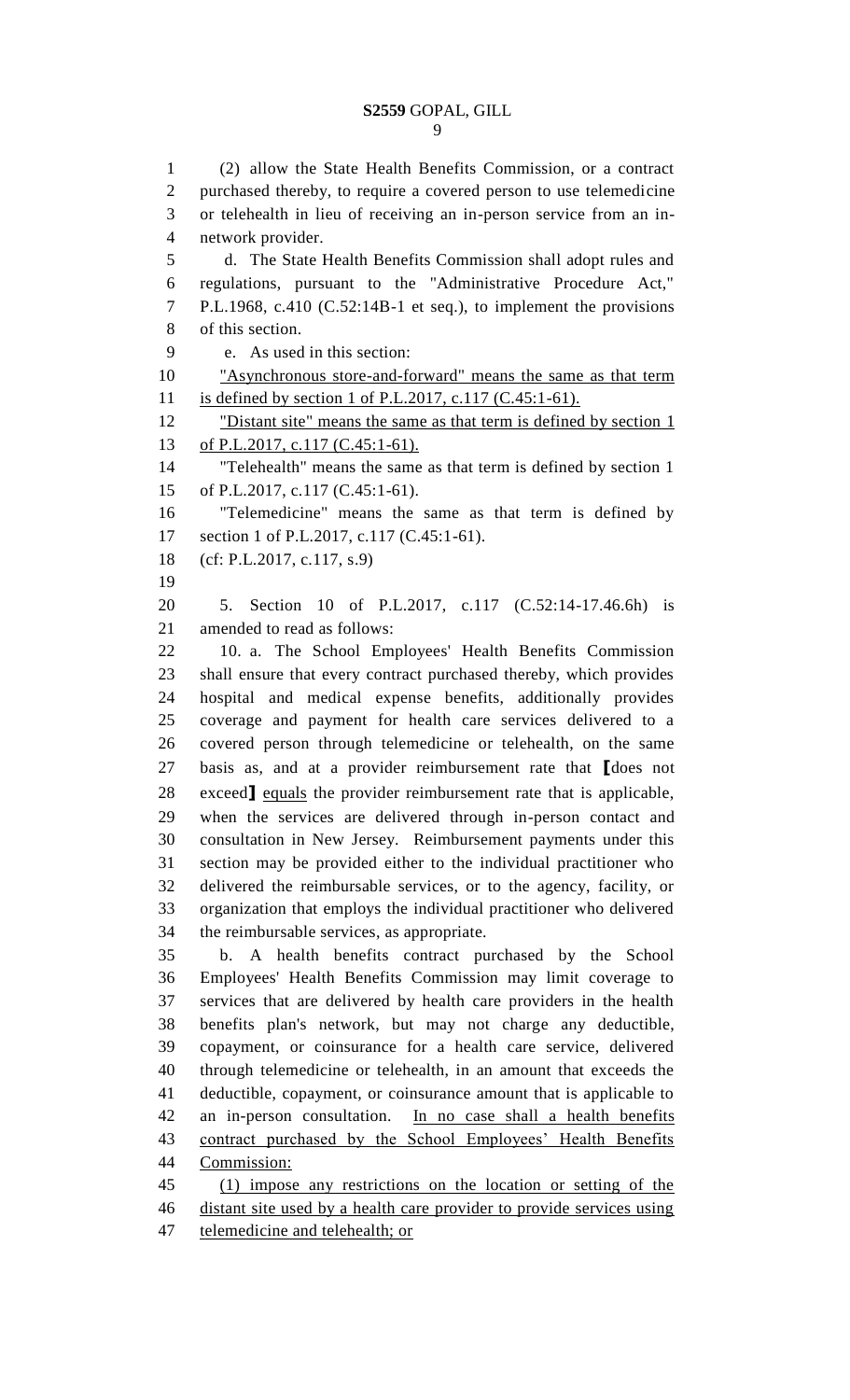### **S2559** GOPAL, GILL

 (2) restrict the ability of a provider to use any electronic or technological platform, including interactive, real-time, two-way audio in combination with asynchronous store-and-forward technology without video capabilities, to provide services using telemedicine or telehealth that: (a) allows the provider to meet the same standard of care as would be provided if the services were provided in person; and (b) is compliant with the requirements of the federal health privacy rule set forth at 45 CFR Parts 160 and 164. c. Nothing in this section shall be construed to: (1) prohibit a health benefits contract from providing coverage for only those services that are medically necessary, subject to the terms and conditions of the covered person's health benefits plan; or (2) allow the School Employees' Health Benefits Commission, or a contract purchased thereby, to require a covered person to use telemedicine or telehealth in lieu of receiving an in-person service from an in-network provider. d. The School Employees' Health Benefits Commission shall adopt rules and regulations, pursuant to the "Administrative Procedure Act," P.L.1968, c.410 (C.52:14B-1 et seq.), to implement the provisions of this section. e. As used in this section: "Asynchronous store-and-forward" means the same as that term is defined by section 1 of P.L.2017, c.117 (C.45:1-61). 25 "Distant site" means the same as that term is defined by section 1 26 of P.L.2017, c.117 (C.45:1-61). "Telehealth" means the same as that term is defined by section 1 of P.L.2017, c.117 (C.45:1-61). "Telemedicine" means the same as that term is defined by section 1 of P.L.2017, c.117 (C.45:1-61). (cf: P.L.2017, c.117, s.10) 6. The Commissioner of Human Services shall apply for such State plan amendments or waivers as may be necessary to implement the provisions of this act and to secure federal financial participation for State Medicaid expenditures under the federal Medicaid program. 7. This act shall take effect immediately. STATEMENT This bill revises the telemedicine and telehealth law, P.L.2017, c.117 (C.45:1-1 et al.), to require health benefits plans, Medicaid and NJ FamilyCare, and the State Health Benefits Program (SHBP) and School Employees' Health Benefits Program (SEHBP), to